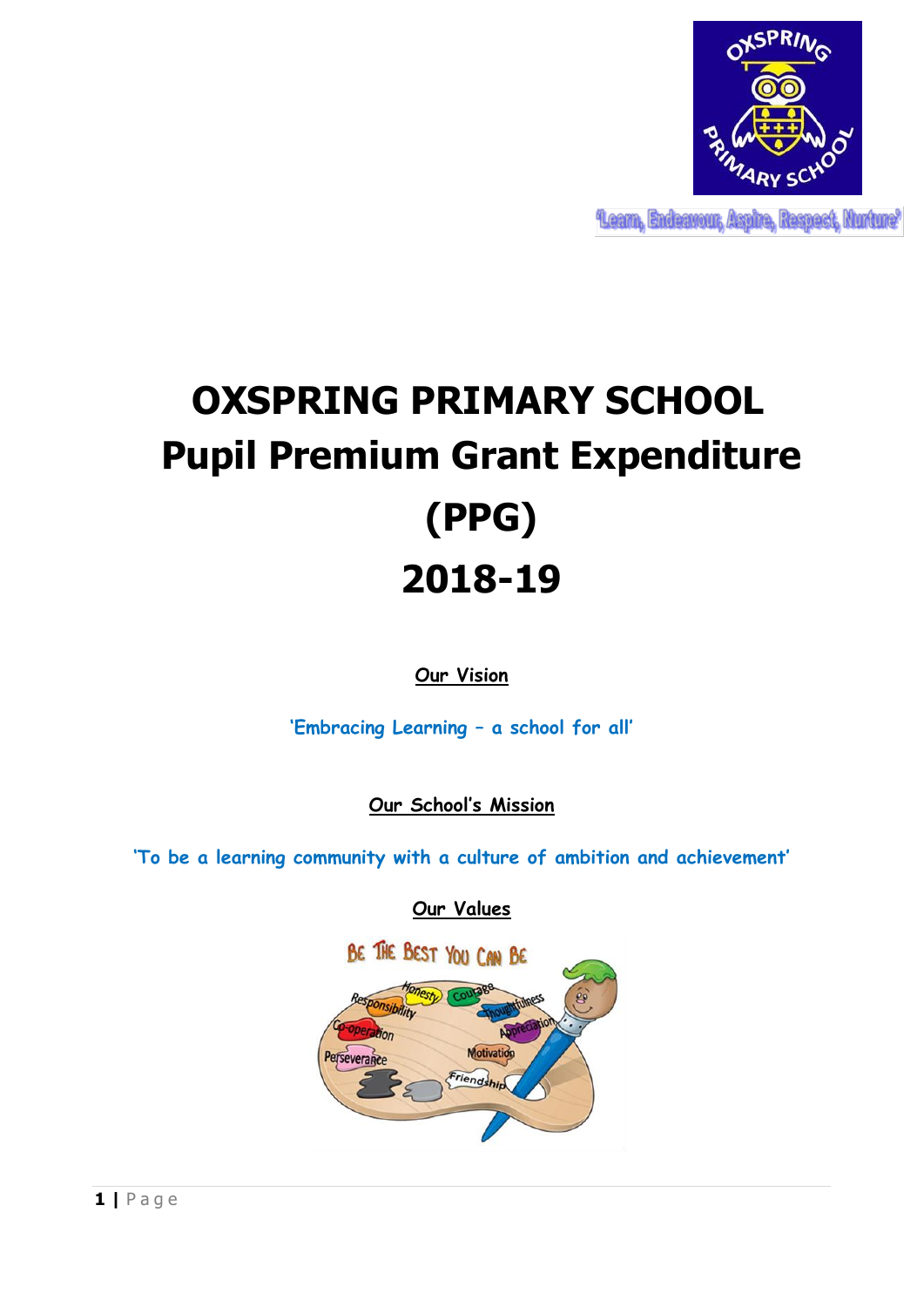## **Background**

The pupil premium is a government initiative that targets extra money at pupils from deprived backgrounds. Research shows that pupils from deprived backgrounds underachieve compared to their peers. The premium is provided to enable these pupils to be supported to reach their potential. The Government has used pupils entitled to free school meals (FSM), looked after children and service children as indicators of deprivation, and have provided a fixed amount of money for schools per pupil. This money is for schools to decide how to use but should be spent in order to improve educational attainment of children from the less privileged backgrounds.

## **Pupil Premium Spending**

Individual schools are held accountable for how the money is spent and must decide how best to allocate the funds in order meet the needs of groups and individuals. Our key objective in using the Pupil Premium Grant is to narrow the gap between pupil groups to ensure that all children achieve their potential. Pupil premium money helps us to maintain and provide a high level of additional support for our children. Through targeted interventions delivered by teachers and teaching assistants we are working to eliminate barriers to learning and ensure that all pupils make good progress. The progress of individuals and groups is tracked rigorously and interventions are reviewed regularly to assess their effectiveness. Pupil premium funding is also used to further enrich the curriculum to ensure all pupils are engaged in their learning and to enable eligible pupils to access extra-curricular activities to support their personal development. Research from the Education Endowment Organisation and the Teaching and Learning toolkit is used to help determine effective use of our pupil premium funding in order to ensure maximum impact.

## See: [https://educationendowmentfoundation.org.uk/evidence-summaries/teaching](https://educationendowmentfoundation.org.uk/evidence-summaries/teaching-learning-toolkit)[learning-toolkit](https://educationendowmentfoundation.org.uk/evidence-summaries/teaching-learning-toolkit)